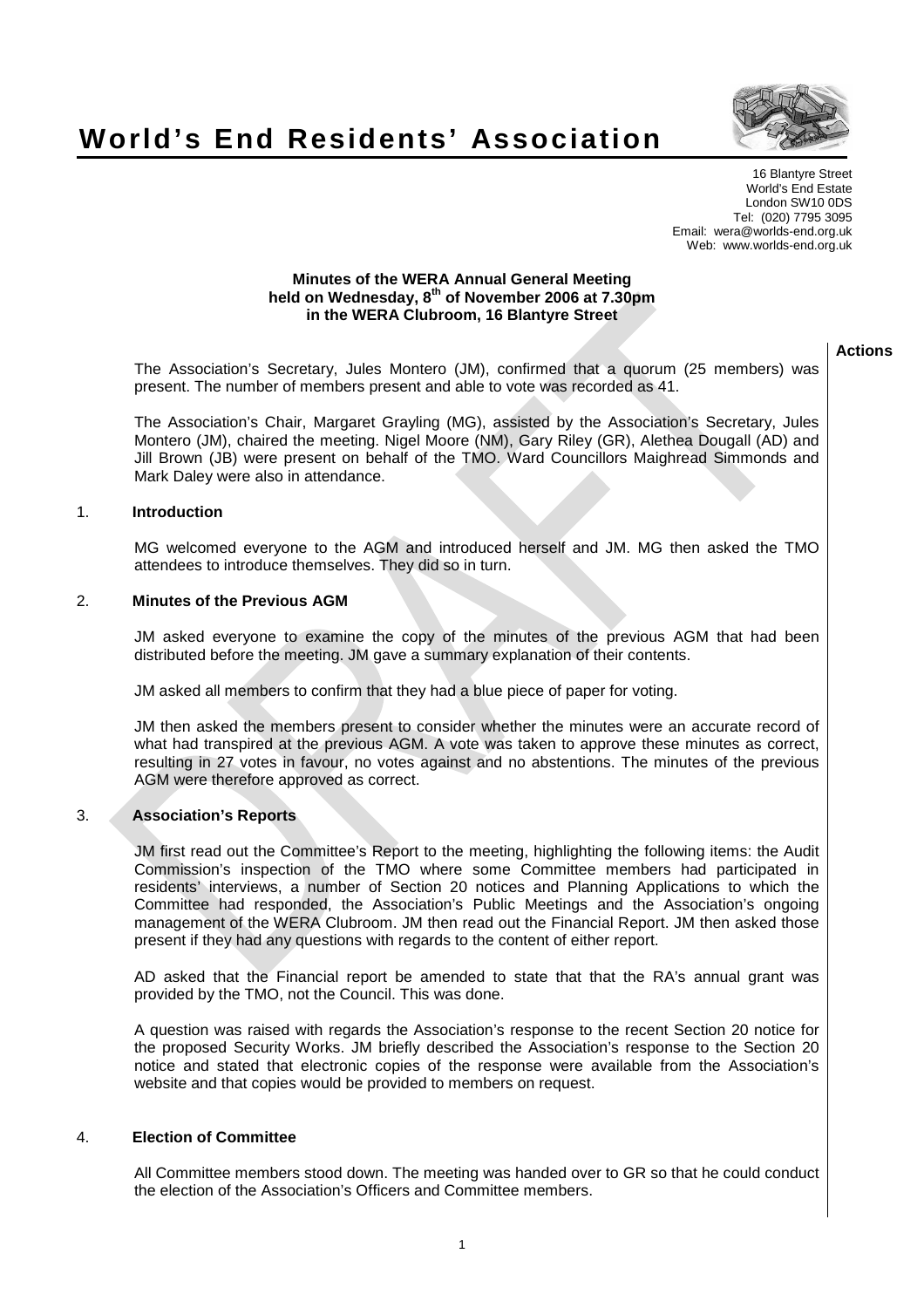A single nomination had been received for the post of Chair. The nomination was for Margaret Grayling. The nomination was seconded. A show of hands on the nomination was called for. The following votes were recorded: 27 in favour, 1 against, 1 abstention. Margaret Grayling was duly elected as the Association's Chair.

A single nomination had been received for the post of Secretary. The nomination was for Jules Montero. The nomination was seconded. A show of hands on the nomination was called for. The following votes were recorded: 37 in favour, 2 against, 0 abstentions. Jules Montero was duly elected as the Association's Secretary.

A single nomination had been received for the post of Treasurer. The nomination was for John Rendall. The nomination was seconded. A show of hands on the nomination was called for. The following votes were recorded: 35 in favour, 2 against, 1 abstention. John Rendall was duly elected as the Association's Treasurer.

Joy Laven was nominated for election to the Committee. The nomination was seconded. A show of hands on the nomination was called for. The following votes were recorded: 37 in favour, 1 against, 1 abstention. Joy Laven was duly elected as a member of the Committee.

Nigel Palmer was nominated for election to the Committee. The nomination was seconded. A show of hands on the nomination was called for. The following votes were recorded: 35 in favour, 1 against, 3 abstentions. Nigel Palmer was duly elected as a member of the Committee.

Caroline Fairchild was nominated for election to the Committee. The nomination was seconded. A show of hands on the nomination was called for. The following votes were recorded: 35 in favour, 0 against, 0 abstentions. Caroline Fairchild was duly elected as a member of the Committee.

Monica Boholst was nominated for election to the Committee. The nomination was seconded. A show of hands on the nomination was called for. The following votes were recorded: 34 in favour, 0 against, 0 abstentions. Monica Boholst was duly elected as a member of the Committee.

Eryl Humphrey Jones was nominated for election to the Committee. The nomination was seconded. A show of hands on the nomination was called for. The following votes were recorded: 29 in favour, 3 against, 0 abstentions. Eryl Humphrey Jones was duly elected as a member of the Committee.

Flora Levi was nominated for election to the Committee. The nomination was seconded. A show of hands on the nomination was called for. The following votes were recorded: 32 in favour, 0 against, 1 abstention. Flora Levi was duly elected as a member of the Committee.

Maggie Byrne was nominated for election to the Committee. The nomination was seconded. A show of hands on the nomination was called for. The following votes were recorded: 36 in favour, 0 against, 0 abstentions. Maggie Byrne was duly elected as a member of the Committee.

Marye Kenton was nominated for election to the Committee. The nomination was seconded. A show of hands on the nomination was called for. The following votes were recorded: 31 in favour, 4 against, 1 abstention. Marye Kenton was duly elected as a member of the Committee.

GR stated that the Association had received one further nomination but that the nominee, Mr. Robert Taylor, had unfortunately been unable to attend the AGM. JM read out a statement from Mr. Taylor. The meeting was asked to vote on whether to allow the nomination to proceed in Mr. Taylor's absence. A show of hands was called for. 38 members voted in favour of allowing the nomination to proceed, 3 voted against, there were no abstentions. Robert Taylor's nomination was therefore allowed to proceed.

Robert Taylor was nominated for election to the Committee. The nomination was seconded. A show of hands on the nomination was called for. The following votes were recorded: 36 in favour, 0 against, 0 abstentions. Robert Taylor was duly elected as a member of the Committee.

GR congratulated the newly elected Committee and handed the meeting back to JM.

#### 6. **Subscription**

JM proposed that the Association's existing membership fee – that membership was free – remain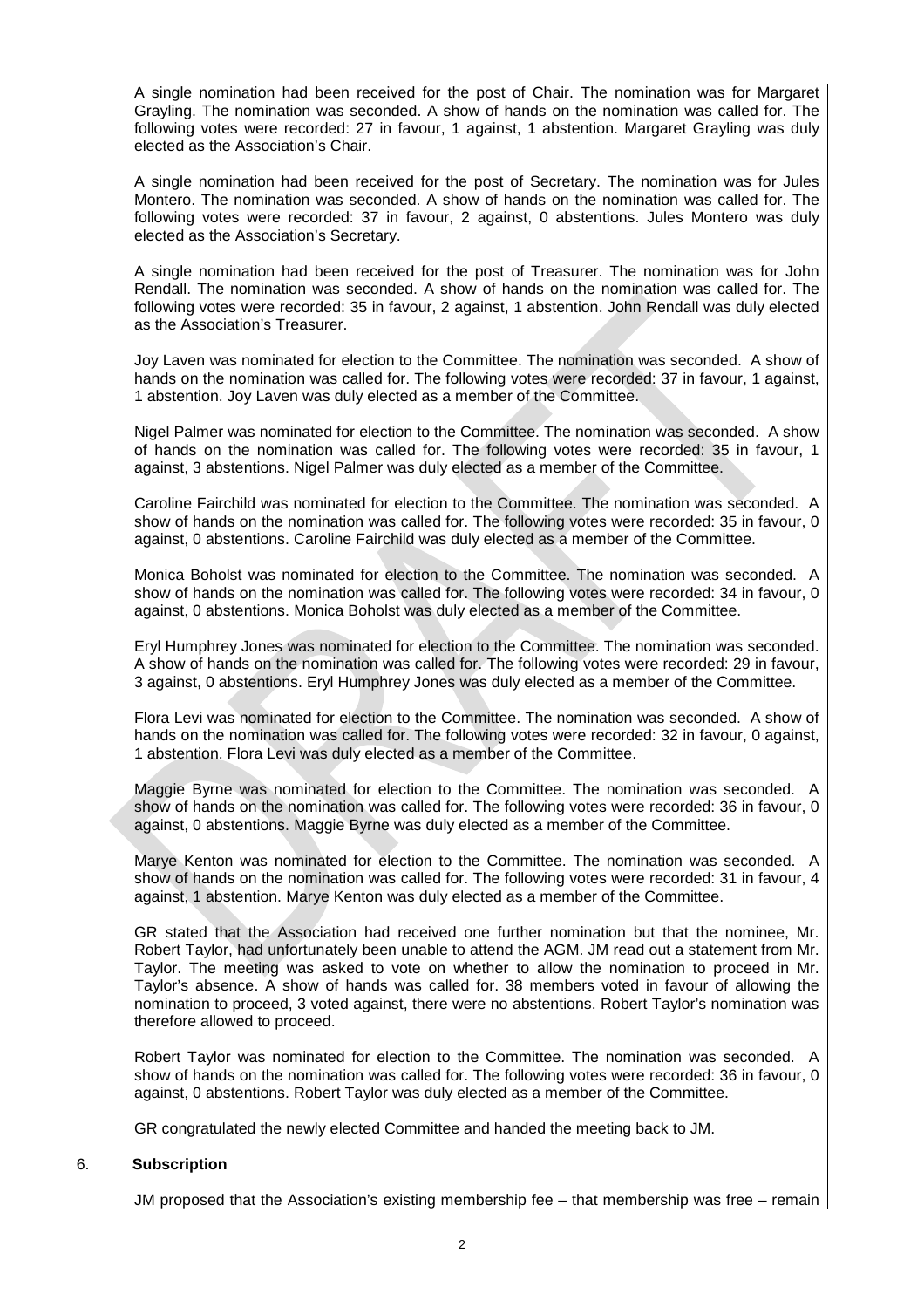in place. The proposal was seconded by MG. A show of hands was called for. The meeting voted in favour of the proposal. Membership of WERA shall remain free.

# 7. **Any Other Business**

JM then invited questions from the floor on any issues attendees wanted to discuss or bring to the attention of the Committee and/or TMO staff in attendance. The following items were noted:

#### **Security**

A resident identified the broken entrance door to Berenger Tower – broken for over three years – as an example of how the TMO had failed to maintain the existing security system. Another resident noted that of the estate's seven entrance doors three were currently broken, noted that the planning application for the zoning of the estate proposed the installation of over 80 doors, and then stated that they were extremely sceptical that the TMO could properly maintain so many doors. It was noted that WERA had not received any assurances with regards the maintenance, upkeep and management of any part of the proposed security system.

A resident cited an incident where a bed was thrown from the  $4<sup>th</sup>$  floor and no action taken by the TMO as a clear example of how the TMO failed to act against acts of extreme anti-social behaviour.

Several residents expressed concern that the TMO would implement the current security proposals despite the opposition of a significant number of residents. It was noted that the TMO's Property Management Committee was expected to make a decision at a meeting in December and that the Association expected to be informed of their decision immediately afterwards.

A resident stated that the views of some residents had been misrepresented in the security survey. The case of a specific resident was cited. This was considered extremely serious and worthy of further investigation, but as the resident in question was not present the matter was deferred.

A resident stated that their own door-to-door survey suggested that most residents opposed zoning but were generally in favour of additional security patrols, CCTV and lighting.

A resident asked whether WERA was aware of the Police's view of the security proposals. JM stated that they had not seen any formal response from the Police, although WERA had previously been advised by the Project Manager and Consultant that the Police supported the proposals. It was noted that the Police had been invited to the AGM but were not in attendance.

A resident queried WERA's response to the Section 20 consultation noting that he had been advised that the scheme had WERA's support. JM noted that the written response was available to all and suggested that everyone present read it. JM explained that the Committee was generally in favour of any proposals that aimed to improve the security of the estate's residents, and the response reflected this view, although it also noted that the response identified a number of outstanding issues and concerns which the Committee believed had to be addressed as a matter of urgency. It was accepted that some residents might disagree with the response, but it was noted that all leaseholders had been given the same opportunity to respond and that tenants had been advised to do the same at the Special General Meeting held on the 19<sup>th</sup> of September 2006.

Nigel Palmer asked the meeting to vote on the security proposals. JM noted that the Constitution required the Committee to notify all residents of any and all votes that were to take place at a WERA General Meeting (Annual or Special) in the notices for the meeting. The notices for the AGM had not carried such a notice so a vote would not be valid. Nigel Palmer then proposed that the Association hold a Special General Meeting (SGM) to discuss and vote on the security proposals, having notified all residents in advance. The proposal was seconded by John Rendall. The relevant TMO staff would be invited to attend, although there was some doubt as to whether they would do so – nothing had changed since the previous SGM. JM noted that residents had to be given 14 days notice of the meeting – the most likely date for the meeting was therefore in early December.

#### Major Works

A resident asked why the TMO was testing, and in some cases replacing, the electrical installations in tenanted properties but not in leasehold properties. JM explained these works were part of the TMO's programme of Decent Homes works and that leaseholders were responsible for the